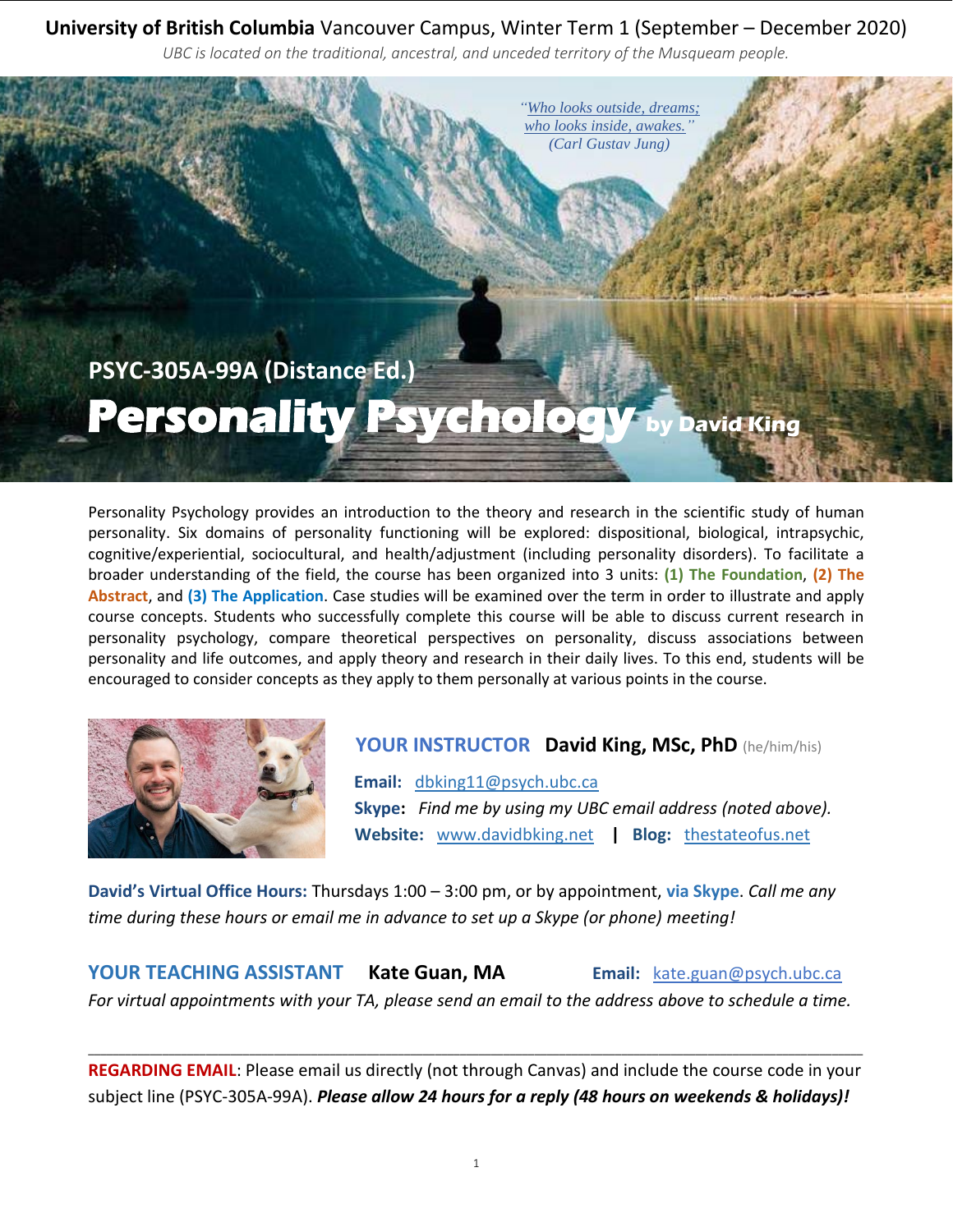## **COURSE FORMAT**

This course will be structured primarily around textbook readings and PowerPoint/lecture content, which is intended to summarize and expand upon textbook readings. PowerPoint/lecture content will be posted online and should be read in addition to the assigned textbook readings. Video files of lectures with instructor voiceover for each lecture will also be available. Both textbook readings and PowerPoint/lecture topics are indicated on the course schedule (see p. 8 of syllabus). This schedule should be your primary resource for staying organized in this course. You are also expected to participate in online discussions and submit 3 case studies over the term (1 per unit). Additional points of evaluation include quizzes and the final (cumulative) exam.

**COURSE WEBSITE:** This course uses *Canvas* (http://canvas.ubc.ca) to make important class announcements, facilitate online discussions, post PowerPoint/lecture/video files, administer quizzes, publish grades, and supply other relevant materials to students. Please ensure that you are registered on Canvas.

**COURSE MODULES:** Material will be presented in 10 modules (see schedule on p. 8). See *Modules* in Canvas.

## **REQUIRED READING** *– YOUR TEXTBOOK*

## **Personality Psychology: Domains of Knowledge about Human Nature by Randy Larsen, David Buss, David King, & Carolyn Ensley (2nd Canadian Edition, 2020, McGraw Hill)**

*There are 3 formats to choose from, depending on your preference and needs…*

1. Paperback Printed Edition + McGraw Hill Connect with SmartBook<sup>†</sup> (ISBN 9781260333312)

2. Electronic Edition (including McGraw Hill Connect with SmartBook<sup>†</sup> (ISBN 9781260332407)

3. Paperback Printed Edition (Book Only) (ISBN 9781260065770)



<sup>ϯ</sup>**McGraw Hill Connect with SmartBook** is an online homework and assessment platform provided by the publisher. It includes electronic access to the textbook as well as self-study resources. Also included is an adaptive version of the textbook called SmartBook and practice questions. This material is optional for students seeking additional learning support. The class URL is:<https://connect.mheducation.com/class/305a>

*You have 3 text options.*

You will find a walk-through of the registration process at the following link: <http://bit.ly/StudentRegistration>

Two weeks of free courtesy access to **McGraw Hill Connect** are provided to all students at the start of the term at the unique registration URL included above. Full access may be purchased at any time.

**Other/Older Editions:** Due to significant updates and revisions to this edition, no other edition should be used.

**Keeping Up with Your Reading:** It is recommended that you keep up with readings according to the schedule on the last page. It is not absolutely necessary to have read the corresponding chapter before coming to class.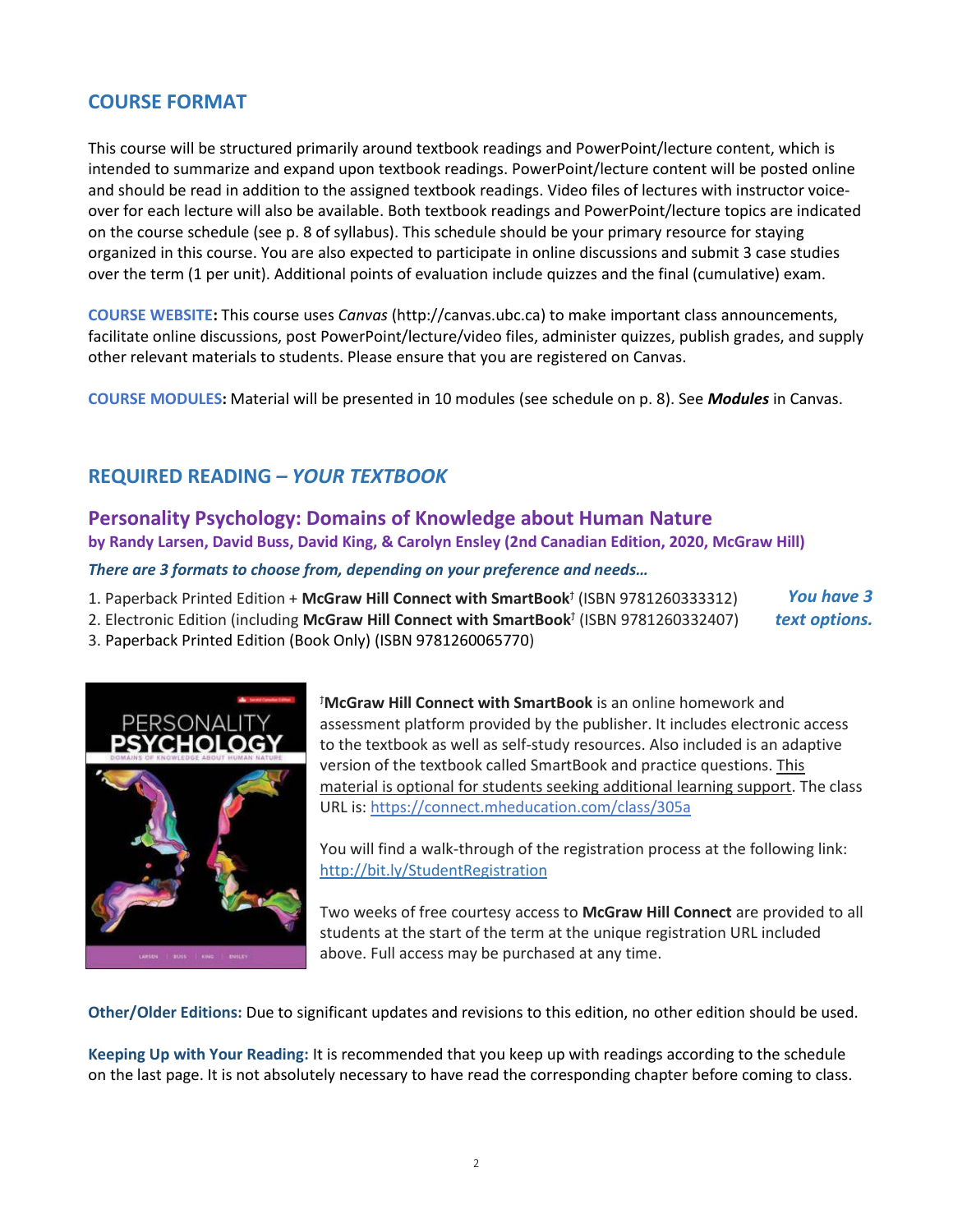#### **COURSE EVALUATION** *Students are expected to complete…*

**10 Module Quizzes** (to be completed by deadlines indicated) — **20% of final grade (2% each)** *See section on 'Module Quizzes' for additional details and requirements.*

**3 Case Studies** (1 case study must be submitted per unit) — **30% of final grade (10% each)**

*See section on 'Case Studies' for additional details and requirements, including deadlines.*

**Online Discussion Participation** (5 comments total; max. 2 per unit) — **5% of final grade (1% each)** *See section on 'Online Discussions' for additional details and requirements.*

**1 Final Exam, Cumulative** (to be scheduled by the university, Aug. 17**–**21) — **45% of final grade** *See section on 'Final Examination' for additional details and requirements on final exam.*

| <b>Module</b>  | 3 Case         | <b>Online</b>     | <b>Final</b> | $=$ Grade |
|----------------|----------------|-------------------|--------------|-----------|
| <b>Quizzes</b> | <b>Studies</b> | <b>Discussion</b> | Exam         |           |

# **MODULE QUIZZES**

There will be one quiz for each of the 10 course modules, each worth 2% of your final grade. Quizzes will consist of 10 multiple choice questions addressing key concepts and material from course readings AND lectures. They are intended to improve learning and help you prepare for the final examination. Quizzes are timed; you will have 10 minutes to complete each quiz (average of 1 minute per question). Quizzes will be available on Canvas (see *Quizzes*) and must be completed by the deadlines indicated (one week after the start date of that module). If you do not complete a quiz by the deadline, you will receive a grade of '0' on that quiz. In cases of medical emergencies, concessions may be offered, but sufficient explanation must be provided and you must contact me within 24 hours of the quiz deadline. If approved, your quiz grade may be re-weighted.

# **CASE STUDIES**

You are required to submit 3 'case studies' over the course of the term (1 case study must be submitted for each unit of the course according to the course schedule and dates indicated below, no exceptions). **Case studies are not meant to be summaries of course material. Rather, they are intended to give you the opportunity to apply concepts and theories learned in the course.** 

For each unit of the course, you are provided with a list of well-known or influential people (see below). **From this list, you must choose one individual to analyze further according to any ONE (and only one!) concept or theory learned in the respective unit.** (So, over the course of the term, you will be analyzing 3 different individuals, one per unit.) Your goal is to consider the concept or theory within the context of the person's life; and/or to interpret their behaviour or experience according to the concept or theory. You may focus on the individual's personality development, their current state, or a specific aspect of the individual's life. It is recommended that you choose a fairly specific concept (or part of a theory in cases of complex theories, such as Freudian theory), as each assignment can be no longer than one page in length (double-spaced). **The audience should be someone who has completed PSYC-305A**, so there shouldn't be too much time spent restating what has already been stated. A sample case study assignment will be provided on Canvas.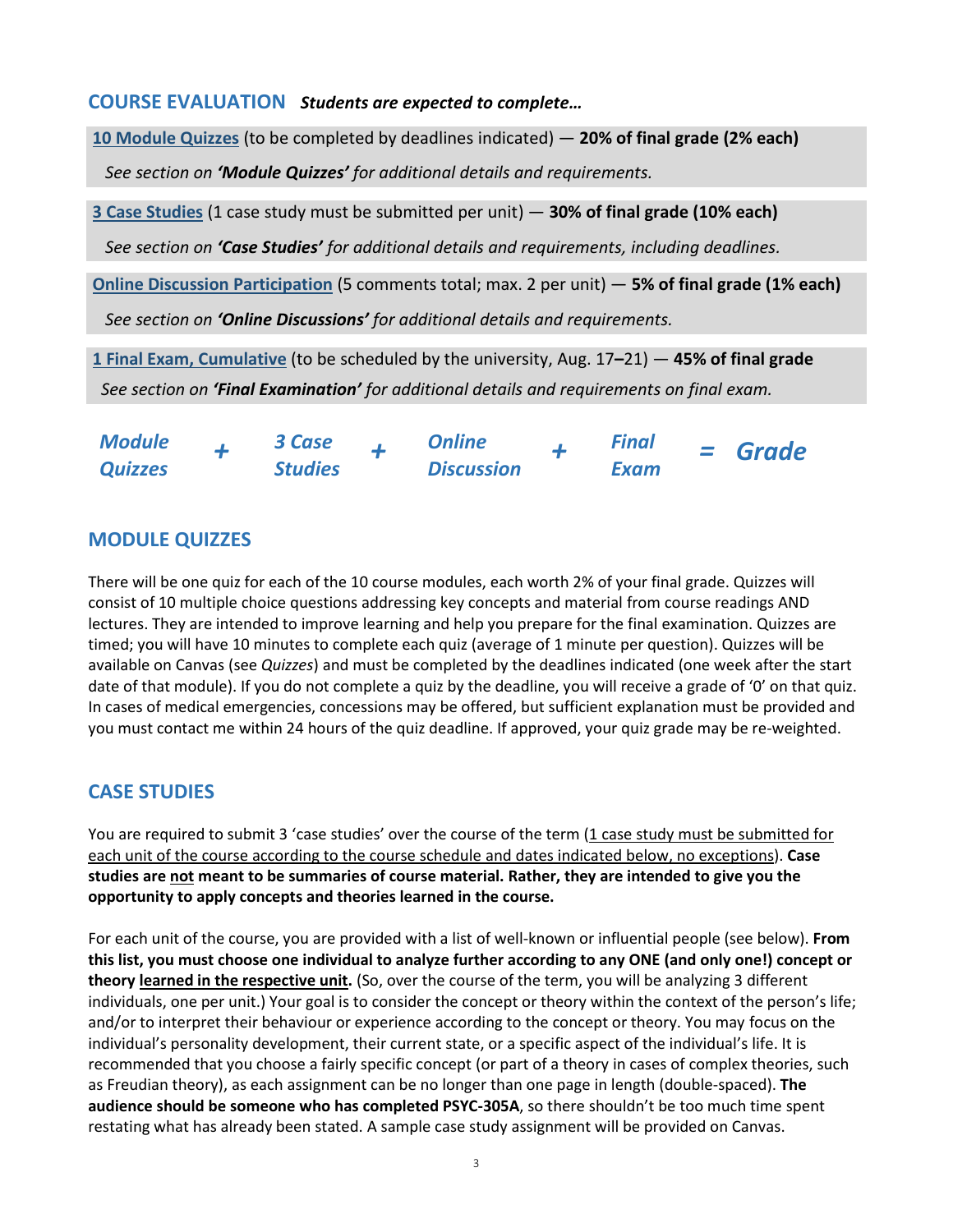| <b>Unit 1 Case Study Options</b>    | <b>Unit 2 Case Study Options</b>           | <b>Unit 3 Case Study Options</b>   |  |
|-------------------------------------|--------------------------------------------|------------------------------------|--|
| <b>Assignment Due Date: Oct. 12</b> | Assignment Due Date: Nov. 9                | <b>Assignment Due Date: Dec. 7</b> |  |
| <b>Ellen DeGeneres</b>              | Stefani Germanotta (Lady Gaga)             | Joseph A. M.-P. ("Joe Exotic")     |  |
| Whitney Houston                     | Adolf Hitler                               | <b>Ted Bundy</b>                   |  |
| Steve Jobs                          | Michael Jackson                            | Laverne Cox                        |  |
| Kim Jong-Un                         | Lhamo Thondup, 14 <sup>th</sup> Dalai Lama | Wim Hof ('The Iceman')             |  |
| Elon Musk                           | Donald Trump                               | Autumn Peltier                     |  |
| Oprah Winfrey                       | Malcolm X                                  | Malala Yousafzai                   |  |

**CASE STUDY OPTIONS:** You may choose one of the following people to analyze in each unit…

**CASE STUDY REQUIREMENTS: Case studies must be typed, double-spaced (with 1-inch margins), in 12-point Times New Roman or similar font, and NO MORE THAN ONE PAGE IN LENGTH (any additional content will be ignored!).** First-person perspective should be used minimally, formal/academic tone should be used (i.e., tone should NOT be conversational), and direct quoting of course material should be avoided in papers of this length. No references or citations are required. Regarding information or facts about the famous people in question, you do not need to provide formal citations—you may assume that the information is known. Case studies do not require a title page, abstract, running head, headings, or reference section (let's keep it as simple as possible—one page only). **You must include the unit number and subject's name at the top of your case study along with your name and student ID number.** You should also very clearly state the concept you will be focusing on in the first sentence. *This is an example of how the top of each assignment should appear (a complete sample case study is also available on Canvas—you should format yours the same as the sample):*

**Unit 1 Case Study: Steve Jobs** John Smith (Student ID: 12341234)

Steve Jobs is an interesting individual to examine according to Eysenck's notion of *psychoticism*. This

**CASE STUDY SUBMISSION: Case studies must be submitted for each unit no later than 11:59 PM on the posted deadline (see course schedule and dates noted above). Electronic copies must be uploaded through Canvas (see** *Assignments***) in PDF file format. You are welcome to submit a case study at any point during the respective unit but no later than the indicated deadline.** If you do not submit a case study by the unit's deadline, you will receive a grade of '0' for that unit. In cases of medical emergencies, concessions may be offered, but sufficient explanation must be provided and you must contact me within 24 hours of the deadline. If your concession is approved, a late submission may be accepted or your case study grade may be reweighted such that it is based on the remaining units.

**CASE STUDY GRADING: Case studies will be graded primarily on critical thinking, insightfulness, originality and creativity, and clarity of thought.** Grammar, spelling, and overall style and structure of each exercise should be at high enough levels so as to not interfere with the communication of your ideas or clarity of your thoughts. Each case study will be assigned a point grade out of 10. Case studies will account for 30% of your final grade in the course (i.e., 10% each). Grades for case studies will be posted on Canvas as soon as they are available. Feedback will be provided directly on Canvas. Please allow 2 weeks for grades to be posted following the submission deadline.

**WRITING SUPPORT:** UBC students may obtain assistance with writing through the UBC Centre for Writing and Scholarly Communication [\(http://learningcommons.ubc.ca/improve-your-writing\)](http://learningcommons.ubc.ca/improve-your-writing). The UBC Library [\(http://www.library.ubc.ca\)](http://www.library.ubc.ca/) also provides online information to assist students in research and writing.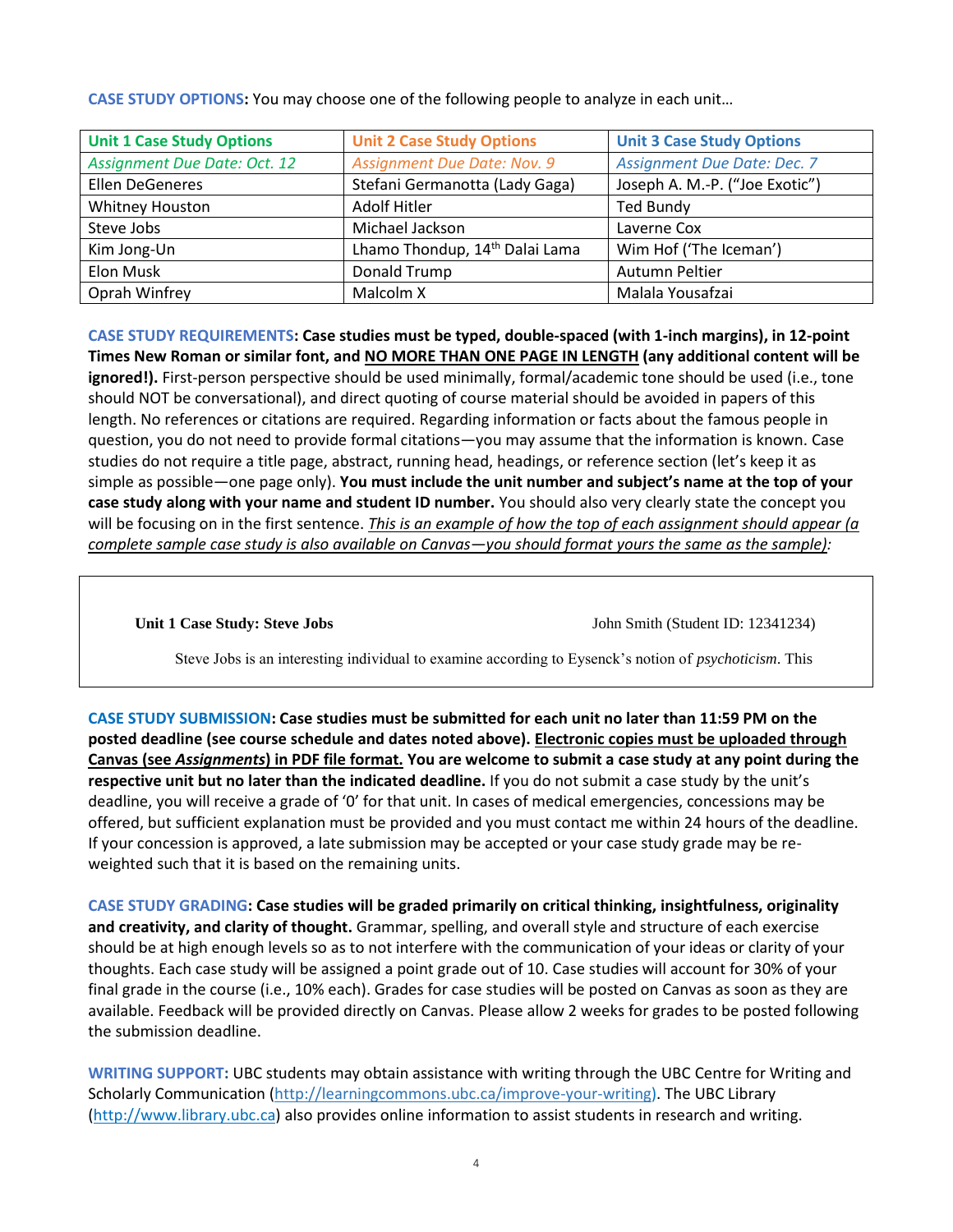#### **ONLINE DISCUSSIONS**

Throughout the course, numerous discussions will be started on Canvas (see *Discussions*). These discussions may involve course content and/or new theories or research related to course content. You are expected to participate **occasionally** in these discussions by making **5 original and meaningful comments over the course of the term, with a maximum of 2 comments per unit eligible for points.** (Original comments on discussions and responses to other students' comments are equally acceptable and eligible for points.) You do not have to comment on every single discussion that is posted, and 2 comments on the same discussion are acceptable (e.g., in an ongoing conversation). You are welcome to comment on discussions more than the minimum requirement, but **only your first 2 comments will count towards your grade** for any given unit. **For a comment to receive a point, it must reflect some degree of critical thinking about the topic or contribute positively to the discussion.** If a comment is deemed to be of little insight or value, then it will not receive a point. This doesn't mean that your comments must be really long. Shorter comments, if meaningful, are acceptable.

**Three or more new discussions will be posted on Canvas at the beginning of each module. In order to be eligible and count towards your grade, comments must be made no later than one week after the discussion is started on Canvas. Discussions will be closed after one week.** Extra points will NOT be assigned for additional comments made above and beyond the maximum of 2 per unit or 5 total. You should participate in discussions according to what you find interesting or intellectually stimulating. Please do not wait until the very end of each unit to participate! Concessions may be offered in outstanding circumstances (e.g., illness).

**RESPECT & DECENCY:** I will only ever tolerate an inclusive, respectful, and safe learning environment, and this includes our online discussions. **The opinions and perspectives of all individuals are valued and respected, no matter their age, sex, ability, ethnicity, culture, religion, sexual orientation, or gender identity.** All individuals should feel safe to express their thoughts and opinions without judgment, ridicule, or discrimination. As such, thoughts and opinions should only ever be shared in a **respectful** and **polite** manner. Students should read UBC's policy on maintaining a Respectful Environment: [http://www.hr.ubc.ca/respectful-environment](http://www.hr.ubc.ca/respectful-environment/)

#### **FINAL EXAMINATION**

**There is one final exam in this course (100 minutes in length), to be scheduled during the university exam period.** (It is up to you to ensure that you are available during that period; final exam dates are announced mid-term.) You will have the entire 24-hour period on the day of the scheduled exam to begin the exam, which will be completed and submitted electronically on Canvas (see *Quizzes* on Canvas). The final exam is cumulative and will consist of 100 multiple choice questions. The course units will be evenly represented on the exam, with an equal number of questions from each. **The exams will cover both textbook and PowerPoint/lecture/ video material.** The purpose of lecture and related video files is to explain and expand upon the textbook readings. Although there will be overlap between the two, there will also be material that will be covered in one that is not covered in the other. For instance, there will be textbook content not discussed in lecture.

**ON EXAM DAY:** At any time on the scheduled day of the exam (within the 24-hour period), you must log in to Canvas, click on the *Quizzes* tab in the course homepage, and then click on the "Final Exam" link. Once you start, you will have 1 hour and 40 minutes to complete the exam. You will also be required to use *Respondus LockDown Browser* while completing the exam in order to prevent access to other windows or software on the same device (see section below for more details). Notes and other printed materials are permitted during the exam, but questions will be at a level of difficulty that will require prior knowledge and preparation (so it is still necessary to study!). **IMPORTANT: The exam will be scheduled according to Pacific Standard Time (PST, i.e., Vancouver/British Columbia Time). Students in other time zones should make the appropriate adjustments in order to ensure that the exam is completed by the scheduled time according to Pacific Standard Time.**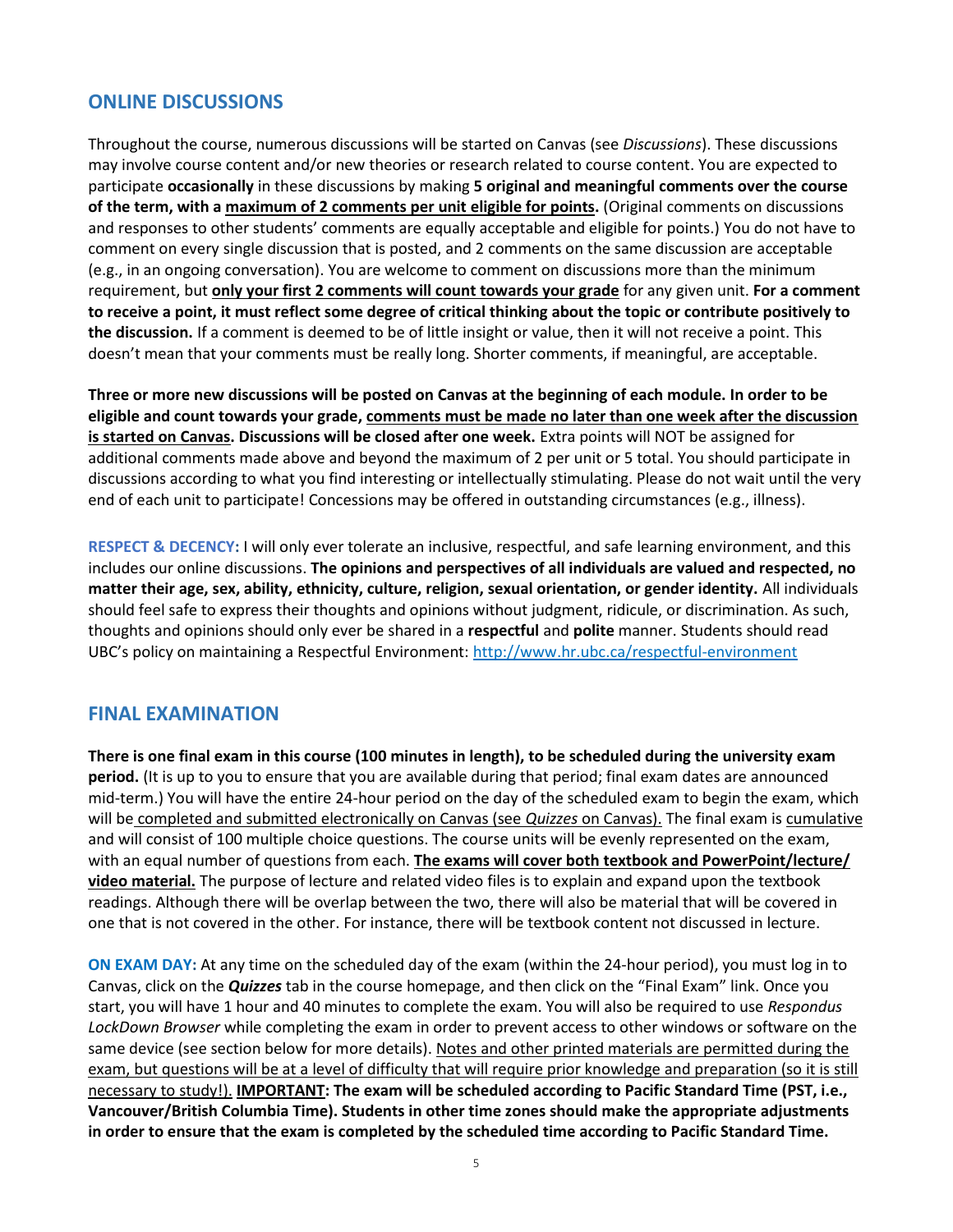**TECHNICAL REQUIREMENTS:** *Respondus LockDown Browser* will be enabled for all exams. This feature locks your web browser during the exam in order to prevent access to other programs and search engines on the same computer, as well as the use of screen capture software. **All students must complete the practice quiz in advance of Exam 1 in order to ensure that any issues with Canvas and/or LockDown Browser are resolved in a timely manner.** (It is your responsibility to ensure that everything is working properly in advance of the final exam! If for some reason Lockdown Browser is not working on your current computer or device, an alternative solution must be found in time for the final. Multiple attempts on the practice quiz are allowed.) **If you experience technical issues during the exam, please email me immediately with as much information as possible and we will resolve things in a timely manner.** (Please be patient while waiting for a response as I may be dealing with multiple students. Whatever the problem, we will find a satisfactory solution together!)

**MISSING AN EXAM:** The final examination will be given on the published date only. Exceptions will be made in cases of medical or health-related issues, certain conflicting responsibilities, and other emergency situations. If you miss the final exam, you must contact your Faculty Academic Advising office. Please refer to the UBC calendar entry on concessions: [http://www.calendar.ubc.ca/vancouver/index.cfm?tree=3,329,0,0.](http://www.calendar.ubc.ca/vancouver/index.cfm?tree=3,329,0,0)

**EXAM GRADES:** Exam grades will be made available on Canvas as soon as possible (typically within 48 hours of the scheduled exam date). The final exam will account for 45% of your final grade in the course. Additional feedback regarding exam performance can be provided upon request.

# **DEPARTMENTAL POLICY ON GRADE DISTRIBUTION**

Courses offered by the Psychology Department are required to meet a target grade distribution. This is done in order to ensure that all students are assessed fairly in relation to students in other sections of the same course and to students in other courses. The target grade distribution for 300-level psychology courses requires that the final mean (average) grade for this class fall between 71% and 75% (with a standard deviation of approximately 13%). Accordingly, students should note that the Department may scale the final grades in this course up or down if the distribution of grades deviates substantially from the target. **Your grade is not official until it appears on your academic record.**

# **ACADEMIC INTEGRITY, CHEATING, & ACADEMIC MISCONDUCT**

Cheating, plagiarism, and other forms of academic misconduct are very serious concerns of the University, and the Department of Psychology has taken steps to alleviate them, including the use of software and online platforms (such as TurnItIn) to detect cheating and plagiarism. In cases of suspected academic misconduct, the parties involved will be pursued to the fullest extent dictated by the guidelines of the University. If you have any questions as to whether or not what you are doing is a case of academic misconduct, please consult UBC's policies on **Academic Honesty and Standards** / **Misconduct** here: [http://www.calendar.ubc.ca/vancouver](http://www.calendar.ubc.ca/vancouver/) (see Campus-Wide Policies and Regulations). *What does academic integrity involve in this class? Here are some tips:*

**Do your own work! All graded work in this course is to be original work done independently by you!** It is unacceptable to: buy/sell/share exam questions or answers on any platform; misrepresent your identity; use someone else to complete an assignment or exam; help someone else cheat; complete someone else's work.

**Avoid unintentional plagiarism.** The ideas of others should always be acknowledged! Visit this guide to preventing plagiarism in your writing: <http://learningcommons.ubc.ca/resource-guides/avoiding-plagiarism/>

**DO NOT share course materials.** All course materials, including PowerPoint files, lecture recordings, uploaded videos, exam questions, discussions, and announcements are the **copyrighted intellectual property of David King**. It is unacceptable to share any of these materials outside of this course (e.g., CourseHero, GoogleDocs).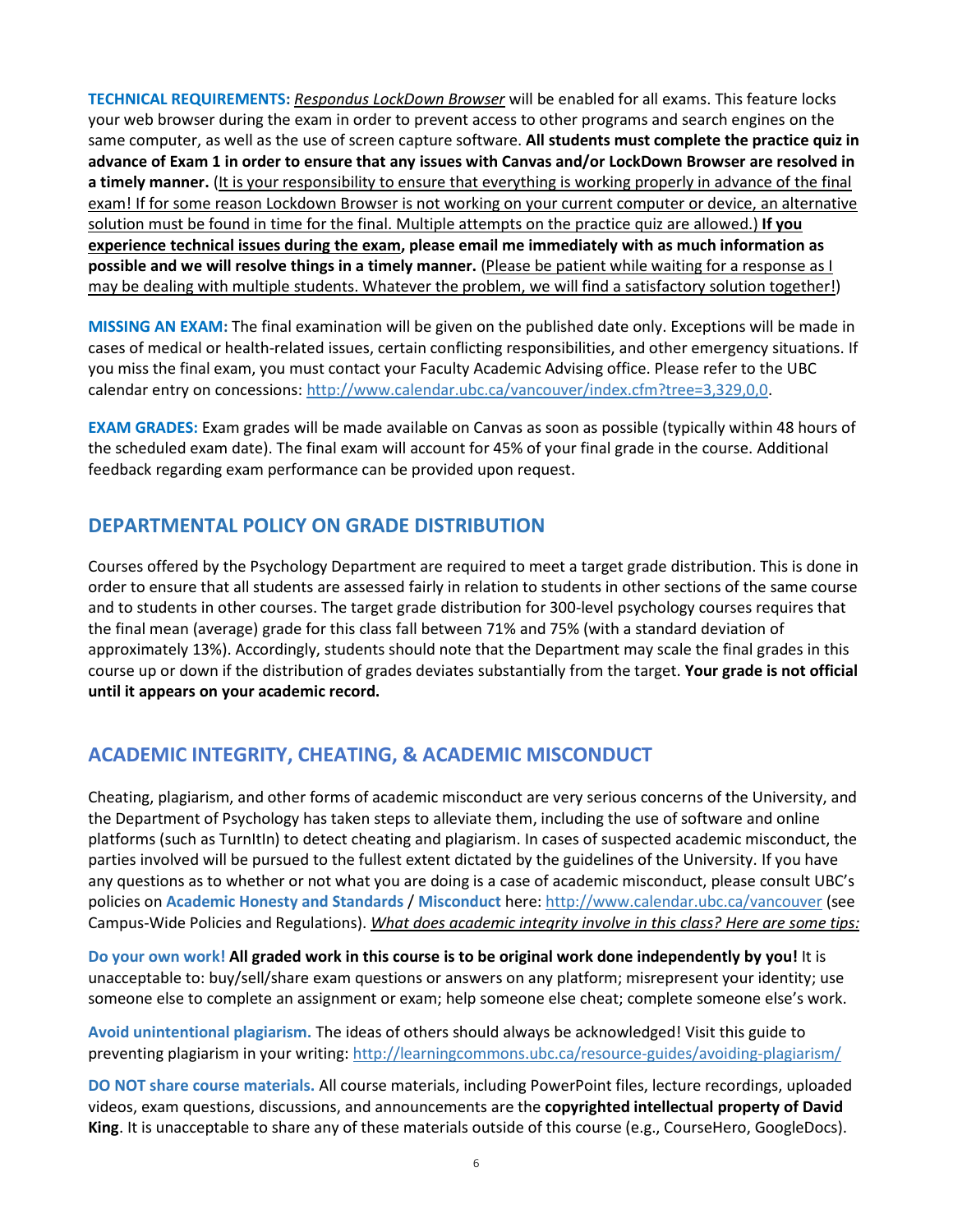### **SUPPORTING STUDENT SUCCESS**

UBC provides resources to support student learning and to maintain healthy lifestyles but recognizes that sometimes crises arise and so there are additional resources to access, including those for survivors of sexual violence. UBC values respect for the person and ideas of all members of the academic community. Harassment and discrimination are not tolerated nor is suppression of academic freedom. UBC provides appropriate accommodation for students with disabilities and for religious and cultural observances. UBC values academic honesty and students are expected to acknowledge the ideas generated by others and to uphold the highest academic standards in all of their actions. Details of the policies and how to access support are available here: [https://senate.ubc.ca/policiesresources-support-student-success.](https://senate.ubc.ca/policiesresources-support-student-success) Further details follow...

**ACADEMIC ACCOMMODATION**: The University accommodates students with disabilities who have registered with the Centre for Accessibility [\(http://students.ubc.ca/about/access\)](http://students.ubc.ca/about/access). Please let me know in advance, preferably within the first 2 weeks of class, if you require any accommodation on these grounds.

**ACADEMIC CONCESSION**: During your time in this course, if you encounter medical, emotional, or personal problems that affect your attendance or performance, please notify me. You may be able to obtain academic concession from the Dean of your Faculty. For further information on academic concession, please consult Policies and Regulations in the UBC Calendar [\(http://www.calendar.ubc.ca/vancouver/index.cfm\)](http://www.calendar.ubc.ca/vancouver/index.cfm).

**LEARNING RESOURCES**: Learning Commons [\(http://learningcommons.ubc.ca\)](http://learningcommons.ubc.ca/) is an online resource designed to provide UBC students with learning and study support. It is an interactive website that provides access to information on exam preparation, tutoring, on-campus learning workshops, study groups, and technical tools. The University of Northern British Columbia (UNBC) also has a number of useful learning resources available for students online. They can be found at[: http://www.unbc.ca/lsc/index.html.](http://www.unbc.ca/lsc/index.html)

**HEALTH & WELLNESS RESOURCES**: There are a number of health and wellness resources available to you should you find yourself in need of additional support. **Student health services** are here: [https://students.ubc.ca/health/student-health-service;](https://students.ubc.ca/health/student-health-service) and **counselling services** can be found here: [https://students.ubc.ca/health/counselling-services.](https://students.ubc.ca/health/counselling-services) **If you find yourself in distress or are worried about someone in distress who may hurt themselves, you should call 1-800-SUICIDE 24 hours a day to connect to a BC crisis line.** *Additional information on health and wellness resources can be found on the course website.*

#### **ONLINE LEARNING FOR INTERNATIONAL STUDENTS**

This course can accommodate students living in different time zones. Those students should be mindful of the following: During this pandemic, the shift to online learning has greatly altered teaching and studying at UBC, including changes to health and safety considerations. Keep in mind that some UBC courses might cover topics that are censored or considered illegal by non-Canadian governments. This may include, but is not limited to, human rights, representative government, defamation, obscenity, gender or sexuality, and historical or current geopolitical controversies. If you are a student living abroad, you will be subject to the laws of your local jurisdiction, and your local authorities might limit your access to course material or take punitive action against you. UBC is strongly committed to academic freedom, but has no control over foreign authorities (please visit <http://www.calendar.ubc.ca/vancouver/index.cfm?tree=3,33,86,0> for an articulation of the values of the University conveyed in the Senate Statement on Academic Freedom). Thus, we recognize that students will have legitimate reason to exercise caution in studying certain subjects. If you have concerns regarding your personal situation, consider postponing taking a course with manifest risks, until you are back on campus or reach out to your academic advisor to find substitute courses. For further information and support, please visit: [http://academic.ubc.ca/support-resources/freedom-expression.](http://academic.ubc.ca/support-resources/freedom-expression)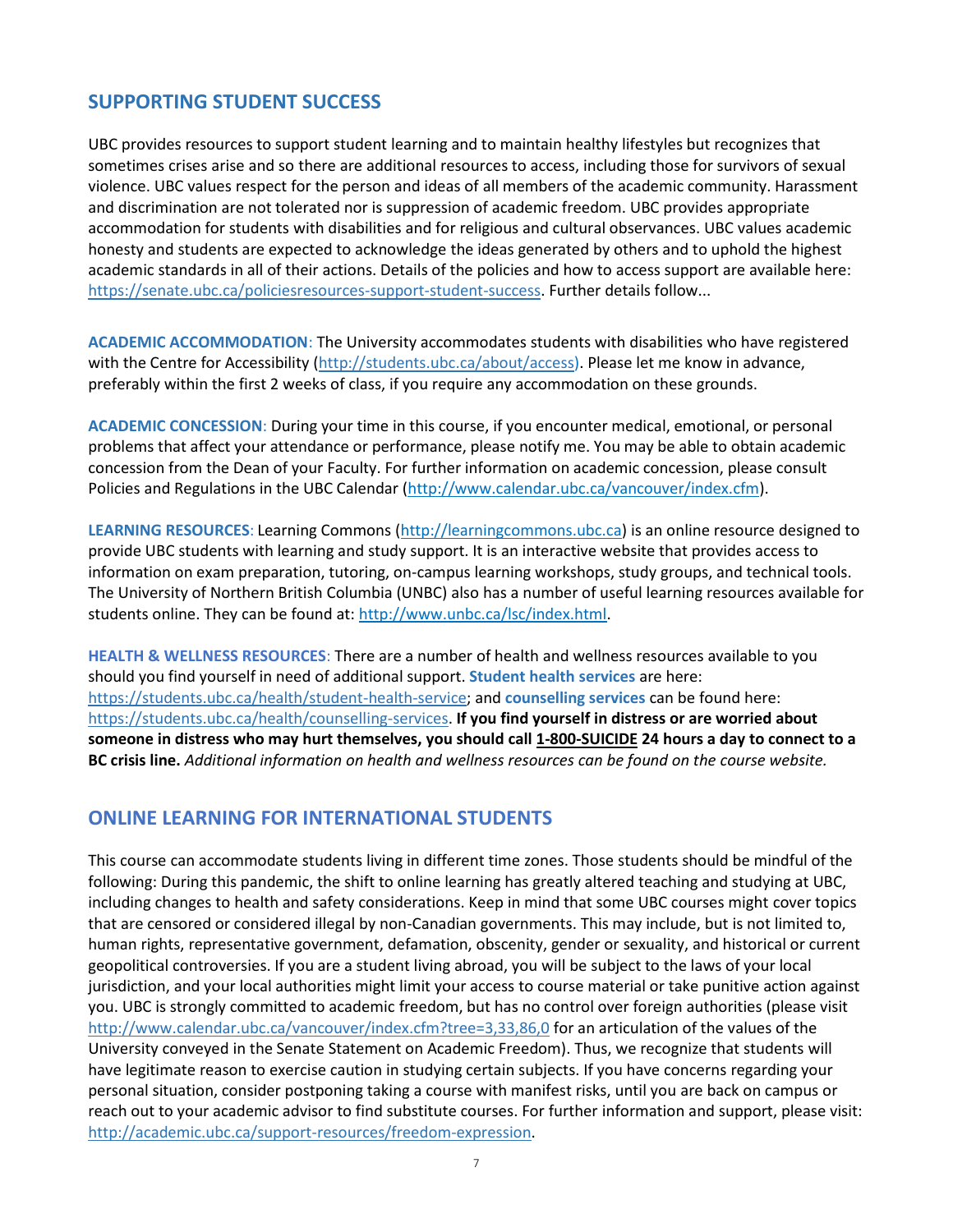# **PSYC-305A Personality Psychology Course Schedule & Assigned Readings**

|                   | <b>Start Date:</b>   | <b>Module # &amp; Topics:</b><br>Keep up with your readings & quizzes! $\rightarrow$ | <b>Readings:</b> |
|-------------------|----------------------|--------------------------------------------------------------------------------------|------------------|
| UNIT <sub>1</sub> | UNIT $1 \rightarrow$ | The Foundation: Basic Principles & Considerations                                    |                  |
|                   | Sept. 8              | 1. INTRODUCTION TO PERSONALITY PSYCHOLOGY*                                           | Chs. 1*, 2*      |
|                   |                      | Syllabus Review; Defining Personality; Personality Assessment                        |                  |
|                   | Sept. 14             | 2. GETTING ORGANIZED & CLASSIFIED                                                    | Ch.3             |
|                   |                      | Personality Traits & Trait Taxonomies; Leading Models of Personality                 |                  |
|                   | Sept. 21             | 3. ARE WE STUCK? PERSONALITY IN SPACE AND TIME                                       | Chs. 4, 5        |
|                   |                      | Person-Situation Interaction; Stability across Situations; Stability over Time       |                  |
|                   | Sept. 28             | 4. DETERMINING NATURE, NURTURE, & NECESSITY                                          | Chs. 6, 8        |
|                   |                      | Behavioural Genetics, Genetic & Evolutionary Perspectives on Personality             |                  |
|                   | <b>Oct. 12</b>       | Final Deadline for Unit 1 Case Study Submission! Submit via Canvas.                  |                  |
|                   | UNIT 2 $\rightarrow$ | The Abstract: Exploring Psyche, Self, and Mind                                       |                  |
|                   | Oct. 12              | 5. PROBING THE PSYCHE: THE WORK OF S. FREUD & C.G. JUNG                              | Ch. 9            |
| $\mathbf 2$       |                      | Psychoanalytic & Analytical Theories of Personality & Development                    |                  |
| <b>UNIT</b>       | Oct. 19              | <b>6. EXPANDING PERSPECTIVES: BEYOND FREUD &amp; THE UNCONCSIOUS</b>                 | Chs. 10, 11      |
|                   |                      | Neo-Analytic Contributions; Motivational & Humanistic Perspectives; Narcissism       |                  |
|                   | Oct. 26              | 7. NAVIGATING SELF, FROM COGNITION TO SELF-AWARENESS                                 | Chs. 12, 14      |
|                   |                      | Cognitive Psychology; Approaches to the Self; The Notion of Authenticity             |                  |
|                   | <b>Nov. 9</b>        | Final Deadline for Unit 2 Case Study Submission! Submit via Canvas.                  |                  |
|                   | UNIT $3 \rightarrow$ | The Application: Society, Culture, and Health                                        |                  |
|                   | Nov. 9               | 8. SOCIALIZED & SYSTEMIZED: PERSONALITY IN CONTEXT                                   | Chs. 16, 17      |
| UNIT <sub>3</sub> |                      | Sex, Gender, & Sexual Orientation; Intersectionality; Culture & Personality          |                  |
|                   | Nov. 16              | 9. MANAGING THE DAY-TO-DAY: ADJUSTMENT & RESILIENCE                                  | Chs. 18, 13      |
|                   |                      | Stress, Coping, & Health; Emotion & Personality; The Concept of Disorder             |                  |
|                   | <b>Nov. 23</b>       | 10. FROM SUFFERING TO THRIVING: PERSONALITY IN EXTREMES                              | Ch. 19           |
|                   |                      | Personality Disorders; Positive Psychology and Personality; Conclusions              |                  |
|                   | <b>Dec. 7</b>        | Final deadline for Unit 3 Case Study Submission! Submit via Canvas.                  |                  |
|                   | Dec. 7-22            | FINAL EXAM - to be completed on Canvas by 11:59 pm on the scheduled date (TBA)       |                  |

*\*Content from Ch. 1, Ch. 2, and Lecture 1 will only appear on Module 1 Quiz (i.e., NOT the final exam).*